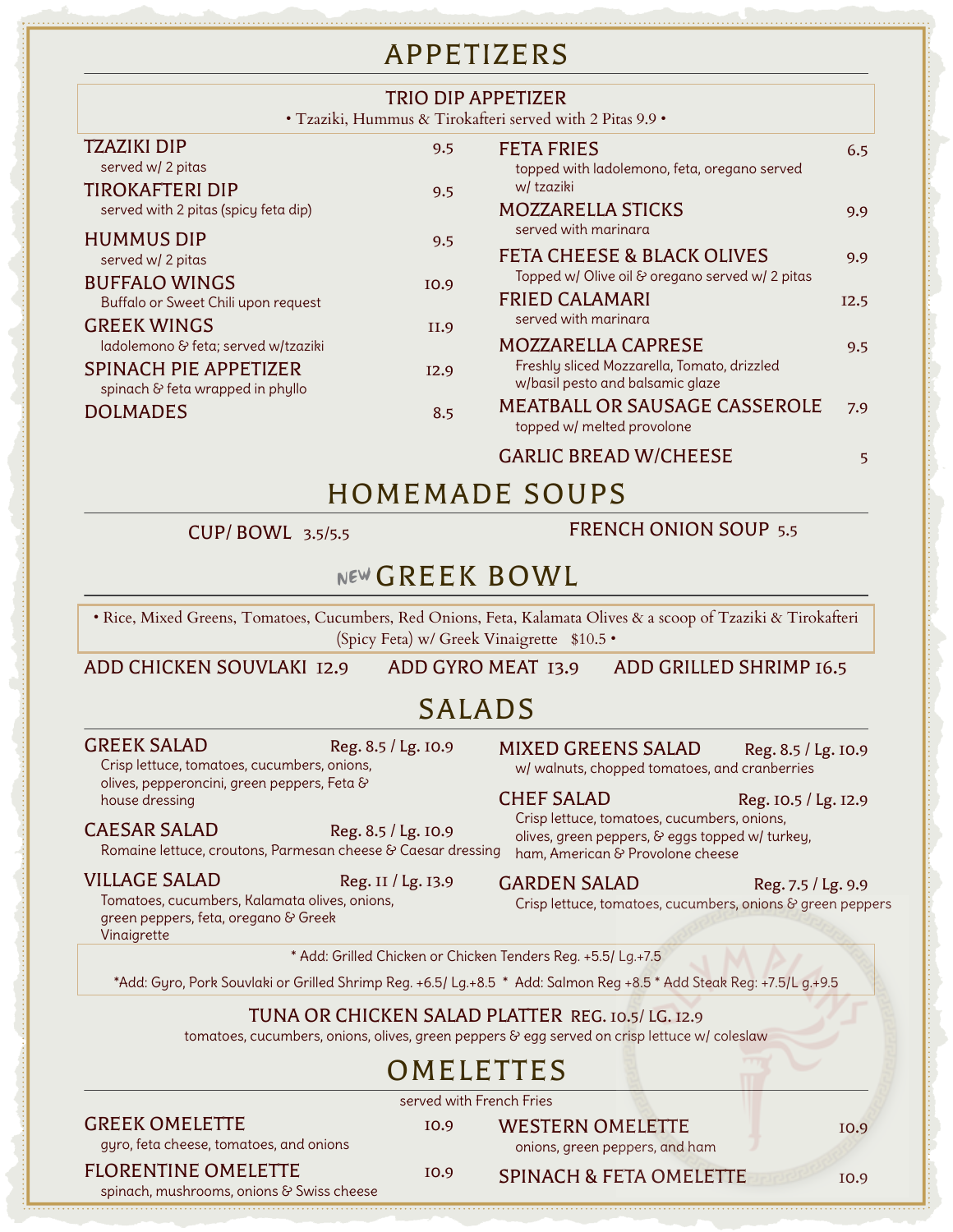Served with Choice of Cup of Soup or Greek Salad

| <b>CHARBROILED CHICKEN BREAST</b><br>3 tender marinated chicken breasts with<br>ladolemono served with Greek style potatoes & | I7.9             | <b>SPINACH PIE DINNER</b><br>Fresh spinach & Feta mixed & wrapped in<br>crisp phyllo dough served with rice      |                  |  |  |
|-------------------------------------------------------------------------------------------------------------------------------|------------------|------------------------------------------------------------------------------------------------------------------|------------------|--|--|
| steamed vegetbles<br><b>CHICKEN SOUVLAKI DINNER</b><br>Tender marinated chicken cubes served with<br>tzaziki & fries          | I7.9             | <b>PASTITSIO</b><br>Greek pasta, seasoned ground beef topped<br>w/Bechamel cream served w/ steamed<br>vegetables | I5.9             |  |  |
| <b>GYRO DINNER</b><br>tender shaved lamb & beef served w/ tzaziki<br>and fries                                                | I <sub>8.9</sub> | <b>MOUSAKA</b><br>Layered eggplant, potatoes, seasoned beef<br>topped with Bechamel cream served with fresh      | I <sub>6.9</sub> |  |  |
| PORK SOUVLAKI DINNER<br>tender marinated pork tenderloin cubes served<br>with tzaziki and fries                               | I7.9             | steamed vegetables<br>SHISHKEBAB*<br>marinated beef filet mignon w/grilled onions,                               | 22.9             |  |  |
| <b>CHICKEN KEBAB</b><br>served with rice & steamed vegetables                                                                 | I7.9             | green peppers, tomato served w/rice &<br>steamed vegetables                                                      |                  |  |  |
| <b>STEAKS &amp; CHOPS</b>                                                                                                     |                  |                                                                                                                  |                  |  |  |

Served with Choice of Cup of Soup or Greek Salad

### BIFTEKI DINNER\* 17.9

Ground beef mixed with Greek herbs & Feta served with Greek potatoes & Greek style green beans

### PORK CHOPS 15.9

2 center-cut chops served w/ mashed potatoes, gravy & corn

### CHOPPED STEAK\* 18.9

CALF LIVER 15.9

French Fries

topped with grilled onions & mushrooms; served w/ 1lb of ground hamburger steak seasoned & char-grilled, topped w/ grilled onions & mushrooms, served with french fries

# ITALIAN DINNERS

|                                                                                                                |                  | Served with Choice of Cup of Soup or Garden Salad                                          |                  |
|----------------------------------------------------------------------------------------------------------------|------------------|--------------------------------------------------------------------------------------------|------------------|
| <b>SPAGHETTI</b>                                                                                               |                  | <b>LASAGNA</b>                                                                             | I <sub>6.9</sub> |
| • w/ Marinara 12.9 w/ Meat Sauce 13.9<br>w/ Meatball 14.9 w/ Sausage 14.9                                      |                  | <b>CHICKEN PARMIGIANA</b><br>served with spaghetti and marinara                            | I <sub>6.9</sub> |
| <b>CHICKEN TENDER PLATTER</b><br>served with French Fries and coleslaw                                         | I5.9             | *BAKED SPAGHETTI<br>Additional Toppings +1 ea.                                             | I5.9             |
| SPARTANS SPAGHETTI<br>topped w/chicken souvlaki, mushrooms & marinara                                          | I7.9             | *BAKED ZITI<br>Additional Toppings +1 ea                                                   | I5.9             |
| <b>STUFFED SHELLS</b>                                                                                          | I5.9             | *Choice of Toppings- Sliced Italian Sausage,                                               |                  |
| <b>FETTUCCINE ALFREDO</b><br>• w/ Grilled Chicken + 4.5 w/ Shrimp + 5.5                                        | <b>I3.9</b>      | Sliced Meatballs, Fresh Mushrooms, Onions or<br><b>Green Peppers</b>                       |                  |
| EGGPLANT PARMIGIANA<br>served with spaghetti & marinara                                                        | I <sub>6.9</sub> |                                                                                            |                  |
|                                                                                                                |                  | <b>SEAFOOD DINNERS</b>                                                                     |                  |
|                                                                                                                |                  | Served with Choice of Cup of Soup or Garden Salad                                          |                  |
| <b>BAKED SALMON</b><br>8 oz salmon filet baked in lemon butter served                                          | <b>2I.9</b>      | <b>FISH &amp; CHIPS</b><br>Beer battered Cod served with coleslaw & fries                  | I7.9             |
| with rice & steamed vegetables<br><b>FRIED SHRIMP PLATTER</b><br>9 breaded shrimp served w/ fries and coleslaw | I7.9             | <b>HOMEMADE CRAB CAKE DINNER</b><br>2 jumbo lump crab cakes served with fries and coleslaw | 23.9             |
| $G \cap H$                                                                                                     |                  |                                                                                            |                  |

## COMBINATION SEAFOOD PLATTER 23.9

• 1 Homemade Crab Cake, 2 Beer Battered Cod, & 4 Fried Shrimp served w/ coleslaw & French fries •

\*These items are cooked to order. Consuming raw or undercooked meats, poultry, seafood, shellfish, or eggs which may contain harmful bacteria and may increase your risk of foodborne illness, especially if you have certain medical conditions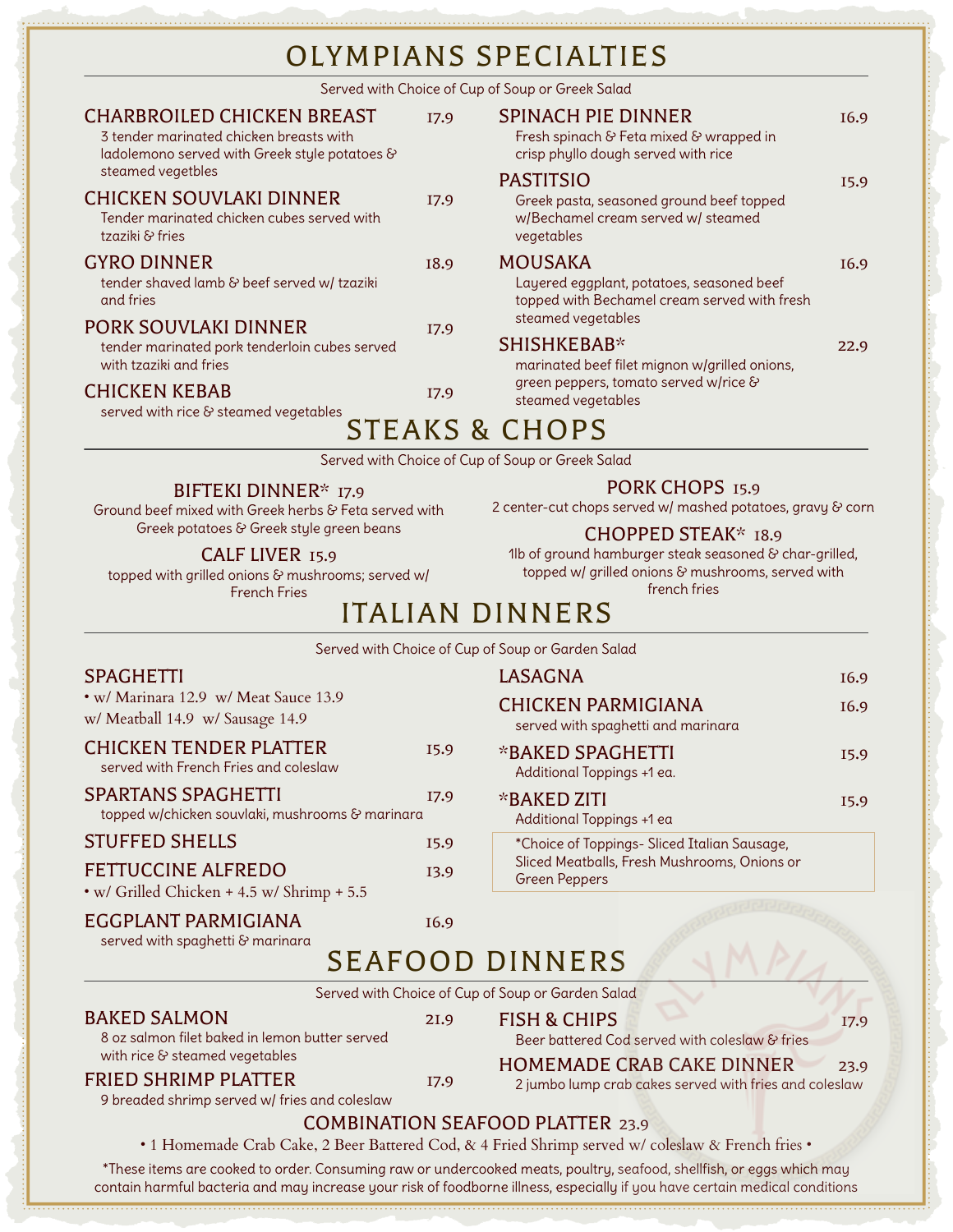# PITA SANDWICHES

Served with Chips; Make it Deluxe: w/ Fries & Coleslaw +2 / Substitute Sweet Potato Fries instead of French Fries +1

#### CHICKEN SOUVLAKI 11.5

tzaziki, lettuce, tomato & onion

lettuce, tomato, onions, Feta cheese & our homemade house dressing

#### BIFTEKI PITA 11.5

ground beef mixed w/ Greek herbs & Feta with

Beef and Lamb w/ tzaziki, lettuce, tomato, onions & Feta cheese

### PORK SOUVLAKI 11.5

Pork tenderloin with lettuce, tomato, onions, Feta cheese & house dressing

# NEW YORK STYLE PIZZA

# INDIVIDUAL 9'' 10 SMALL 12'' 12 MEDIUM 14'' 13 LARGE 16'' 14 CAULIFLOWER 10"

### CHOICE OF TOPPINGS:

• Pepperoni, Mushrooms, Sausage, Onions, Black Olives, Feta, Meatball, Tomatoes, Salami, Canadian Bacon, Green

Peppers, Jalapeno, Pineapple, Anchovies, Extra Cheese •

Add Each Topping: IND 1 SM. 1 MED. 1.5 LRG. 2

### XENIAS FAVORITE PIZZA

• Ind. 12 Small 14 Medium 16 Large 19 •

### GREEK PIZZA

• Ind. 14 Small 16 Medium 19 Large 22 •

## OLYMPIANS PIZZA

• Everything, Jalapenos,Pineapples, Anchovies, Feta Upon Request Ind. 14 Small 16 Medium 19 Large 22 •

# FLAT BREADS

#### MEDITERANEAN FLATBREAD\* 11.9

MEAT LOVERS FLATBREAD 12.9

Pepperoni, salami, bacon, gyro & mozzarella

Black and green olives, spinach, Feta, mozzarella cheese

#### CAPRESE FLATBREAD 11.9

BBQ CHICKEN FLATBREAD 12.9 Mozzarella & Cheddar cheese, red onions & BBQ sauce

cheese with pizza sauce

Fresh mozzarella, spinach, sundried tomatoes, drizzled with basil pesto

# ANGUS BURGERS & SIGNATURE SANDWICHES

Served with French Fries; Substitute Sweet Potato Fries +1

| <b>SPARTANS BURGER*</b><br>1/2 lb burger with tomato, onions & Feta cheese                                             | <b>I3.9</b> | <b>TUNA MELT</b><br>Open face on grilled rye with melted Swiss & tomatoes                                | I <sub>2.9</sub> |
|------------------------------------------------------------------------------------------------------------------------|-------------|----------------------------------------------------------------------------------------------------------|------------------|
| <b>GREEK BURGER*</b><br>Ground beef mixed with Greek herbs & feta,<br>mixed greens, tomato, onion, tzaziki             | <b>I3.9</b> | <b>REUBEN</b><br>Corned beef, Swiss,& sauerkraut on grilled rye<br>bread with Thousand island dressing   | I2.9             |
| <b>CHEESE BURGER*</b><br>1/2 lb burger with American cheese, lettuce,<br>tomato, mayonnaise & onions                   | I2.9        | <b>CRAB CAKE SANDWICH</b><br>Homemade jumbo lump crab cake on bun with<br>lettuce, tomato & tartar sauce | I5.9             |
| <b>PATTY MELT*</b><br>1/2 Ib burger on grilled rye with American<br>cheese                                             | I2.9        | <b>CAPRESE GRILLED CHICKEN</b><br>Fresh Mozzarella, mixed greens, tomato & balsamic glaze                | <b>I3.9</b>      |
| <b>TEXAS BURGER*</b><br>1/2 lb burger, fried egg, bacon, lettuce, tomato,<br>mayonnaise and onions                     | I3.9        | <b>GRILLED CHICKEN DECKER</b><br>Swiss cheese, bacon, lettuce, tomato,<br>mayonnaise and grilled onions  | <b>I3.9</b>      |
| <b>REUBEN BURGER*</b><br>1/2 lb burger on bun topped with corned beef,<br>Swiss cheese, sauerkraut and Thousand island | I3.9        | <b>TURKEY BACON CLUB</b><br>lettuce, tomato, mayonnaise on white toast                                   | I2.9             |
| <b>SWISS MUSHROOM/ONION</b><br><b>BURGER*</b><br>$\frac{1}{2}$ lb burger lettuce, tomato, mayo and onions              | I3.9        |                                                                                                          |                  |

# GYRO 12